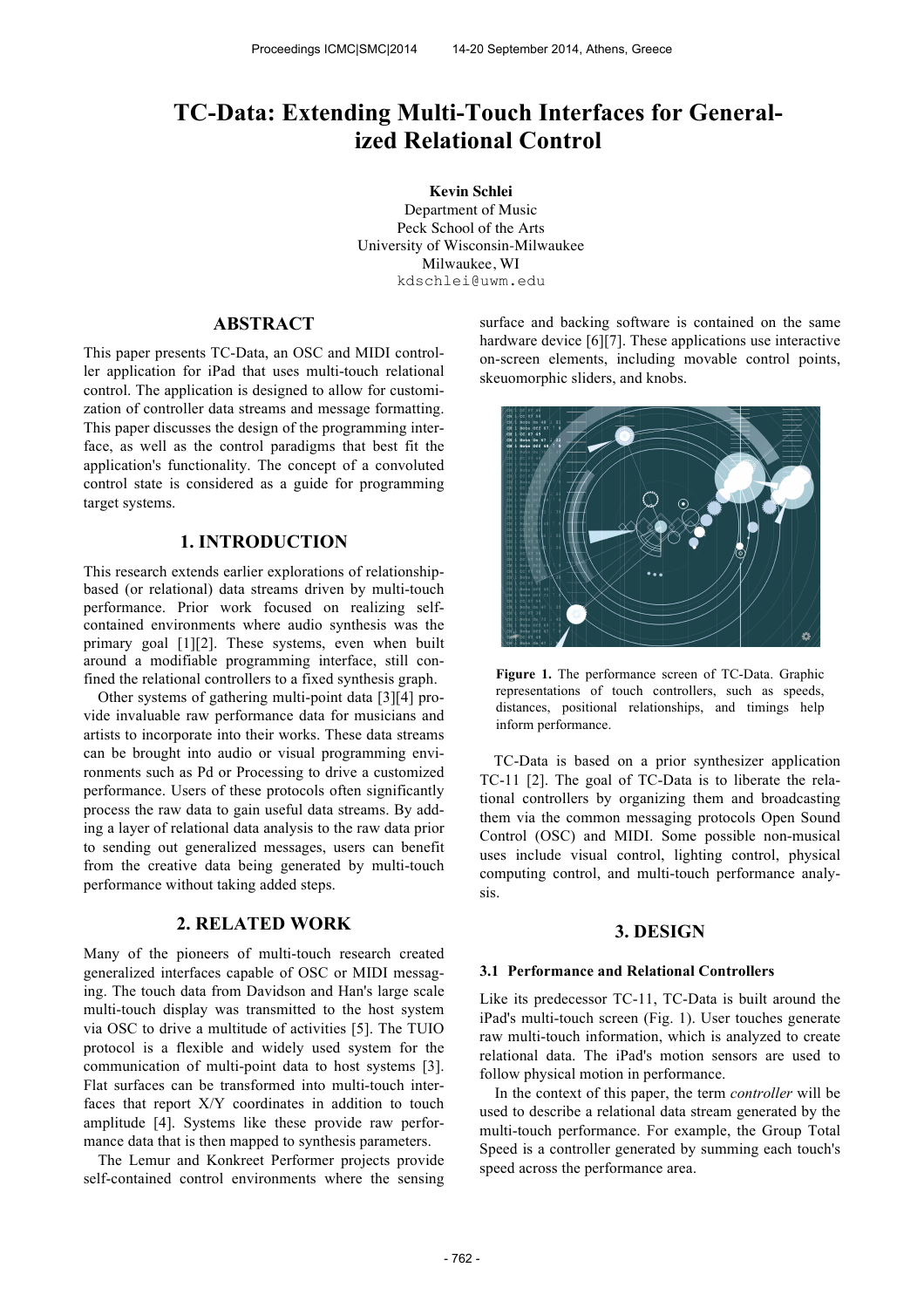The term *trigger* is used to describe a particular type of controller that is a single temporal event. For example, Roll Crossed Center is a device motion trigger that fires when the user crosses the zero point of the gyroscope roll axis. When tilting the device back and forth, a trigger is fired each time the axis is crossed.

In total there are 154 multi-touch controllers, 62 device motion controllers, and 88 multi-touch and device motion triggers.

#### **3.2 Programming Basics and Terminology**

Programming in TC-Data centers around the creation of *outputs*. Outputs are objects that patch controller streams through to a target destination. Outputs translate the controller stream to match the value range and expected format of the target input. To create a TC-Data patch, users add outputs and assign controllers, value ranges, and sensitivity adjustments to them. During performance, controllers feed the outputs, which translate the incoming values and send them to the target.

Each output has a *target*, which is the external destination for patched controller values. For OSC outputs, the target will have an OSC Type Tag String, which will tag each message sent through the network to the IP address and port defined in the application settings. For MIDI outputs, the target is a MIDI port and channel. Continuous controller targets also include the controller number.



Figure 2. A MIDI Note Output. Note on / off triggers, note number, and on velocity parameters are set here.

Outputs contain one or more *parameters*. A parameter represents a controllable or trigger-able value, which has a defined range limit. For example, a MIDI CC Output has one parameter: the continuous controller value. A MIDI Note Output has six: the note on and note off trigger parameters, note number parameter, on velocity parameter, and optional off velocity and polyphonic aftertouch parameters.

While the original intent of the multi-point relational controllers was to manipulate audio synthesis, the terminal destination of the messages sent from TC-Data can be any OSC or MIDI compliant system. For this reason, the term *target system* will be used to describe the device receiving the outgoing messages. Some examples include a MIDI synthesizer, audio programming environment (Pd, Max/MSP, Chuck), visual programming environment (Processing, Jitter), lighting system, or physical computing system.

### **3.3 Outputs**

The most basic outputs are the OSC Controller and OSC Trigger outputs, which take their control source and send out OSC formatted network messages. The message list consists of the value being sent and its voice assignment. More information on voice allocation will be discussed in 3.5.

MIDI outputs translate controller streams to the 7 or 14-bit value ranges expected by the MIDI protocol. Simple MIDI message types such as continuous controllers, pitch bend, and channel aftertouch take a single controller source and send out a translated MIDI message. Compound MIDI messages types, such as program changes with bank changes, and note messages, require a combination of controllers and triggers to perform in a specific order.

The MIDI Note Output (Fig. 2) presented a design challenge. A completed MIDI note consists of up to six variable elements: a note on trigger, note value, on velocity value, note off trigger, off velocity value, and polyphonic aftertouch value(s).<sup>1</sup> In a closed-system environment the generation of each of these elements can be in a fixed pipeline, but with each element separately controllable in TC-Data a number of issues arose.

First, the symmetry of note on / note off messages should generally be maintained to avoid "stuck notes." In a traditional interface, keyboard keys or buttons solve this issue by physically toggling between on and off, forcing a reset. By allowing any trigger to be used for note on / note off events, TC-Data cannot guarantee that symmetry will be achieved. For example, a note triggered on by a device motion-based trigger has no inverse or reset event to turn off the note. For programming flexibility, no limits are set on which triggers can be used in conjunction with one another. Users may design a target system that only requires note on messages. In this case, using no trigger at all for note off messages is an option. For cases where a note off is required, but no available trigger can provide a useful solution, a special note off trigger was created as a catch-all. The trigger simply sends a note off message 125ms after the note on message is triggered.

Second, the note number and on velocity parameters are unique in that they are only set once during the lifecycle of the note. This is in contrast to a continuously changing MIDI message such as pitch bend. Certain controllers begin their values at the same point each time.

-

 $1$ While polyphonic aftertouch messages are technically independent of note messages, they are often tightly coupled. For example, polyphonic aftertouch values are sent on physical keyboard controllers if their key is activated, which sends a note on message. For this reason the MIDI Note Output was chosen as the method of sending polyphonic aftertouch rather than making it a separate output type.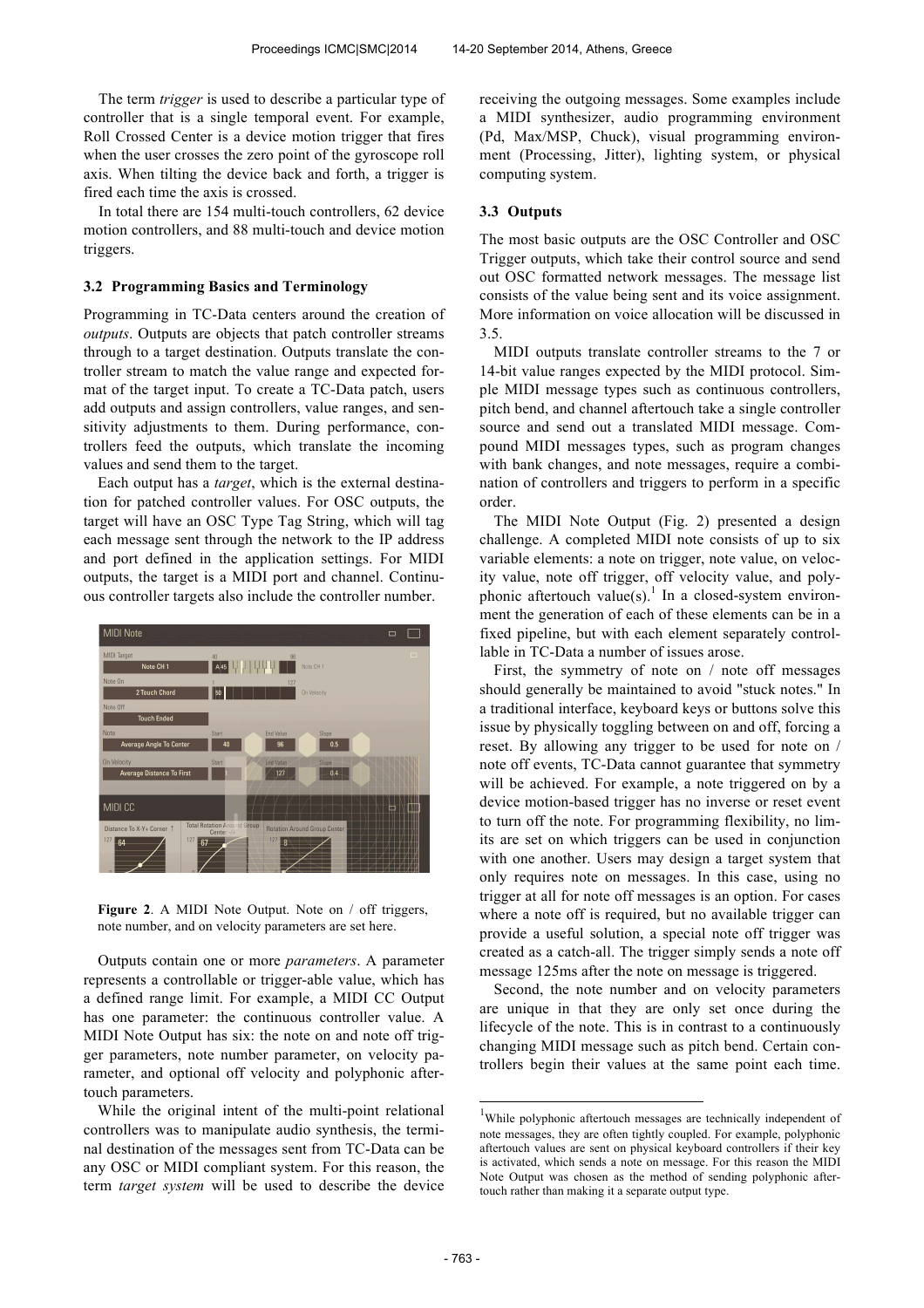For example, the Distance to Starting Position controller follows how far the touch is from its original starting location on screen. The first value for this controller is always zero, making it a poor choice for a note number or on velocity parameter. Because parameter control was designed around a universal programming system, these options are available to the user even if they are not effective.

#### **3.4 Modules**

There are four internal modules available for augmented controller generation. They are the AHDSR (envelope generator), LFO (low frequency oscillator), Table (array lookup), and Sequencer (step sequencer). These modules become controllers themselves which can be assigned to any other output, module, or even their own parameters.

An example of how a module is used to augment generated controllers is the Table (Fig. 3). The Table supplies an indexed array of up to 128 values. Its index parameter, like other parameters, can be assigned to follow any controller. That controller moves the Table index position, which reads and outputs the array value. The goal of the Table is to split any controller into discrete values. Smoothly ramping touch or device motion controllers can be quantized into user-defined values. If a Table has a length of two values, this can create a controller action similar to the MIDI "'switch" continuous controllers.



**Figure 3**. LFO and Table modules.

In addition, the Table sends a trigger event whenever a new index is read. This means that any controller can be split into a set of triggers dividing its value range.

It is worth examining the roll of modules in TC-Data. Their primary functionality is to create useful common control streams. For example, the AHDSR can create a responsive, changing envelope shape that can fade quickly in some touch motions and slowly in others via its parameter controller assignments. While a user could design their own AHDSR module (or other) using the outputs provided, the internal modules provide a ready solution.

The greater roll they serve is as a microcosm of the type of programming that TC-Data serves to facilitate. An ideal scenario for TC-Data is to send many data streams which, when assigned to control a variety of target system parameters concurrently, provide a creative and complex interface. The modules follow this paradigm by housing discrete parameters controllable by the same system as the rest of the output parameters.

## **3.5 Voicing**

Like its predecessor TC-11, TC-Data separates its controllers and triggers into two categories: *voiced* or *global*. Individual touches represent a single polyphonic voice. Groups of touches combine together to represent a global value.

Individual touches cycle through the available voice allocation slots. New touches are assigned the first available voice index, and removed touches release their index for future assignment. The maximum number of touches is 11, matching the iPad hardware limitation.

The voice index numbering differs from the TUIO [3] voice allocation system. Rather than incrementing a unique touch identification number, TC-Data opts for the cyclical allocation system described above. This system allows TC-Data to work well with polyphonic synthesis graphs. However, the design prevents it from maintaining persistent value storage for individual voices. It also means that the assigned voice index is unpredictable from the performer's perspective. Custom target systems should be designed with this in mind: the 11 available voices should generally not be hard assigned to specific actions.

A major issue with voicing is the loss of data when translating voiced controllers to the MIDI protocol. While custom target systems using OSC can route voiced controllers to their individual targets, continuous parameter data in the MIDI protocol is channel data.<sup>2</sup> While each touch could theoretically have its own MIDI CC values, only one is sent to the assigned MIDI channel to avoid zippering. The solution to this issue would be channelizing of voiced data to multi-timbral MIDI targets, but is not currently implemented.

## **4. USE SCENARIOS**

#### **4.1 Standalone MIDI Controller**

TC-Data can create all MIDI message types except System Exclusive messages. Patches can trigger synthesizers in a traditional manner, using MIDI Note Outputs and any combination of controller outputs. Using the Sequencer module, melodic and rhythmic patterns can be performed. The MIDI Note Output supports filtering notes into custom scales. A note filter parameter allows real-time switching between 12 filters.

 $\frac{1}{2}$  Polyphonic aftertouch is the exception, as it is tied to a specific note value in addition to its MIDI channel.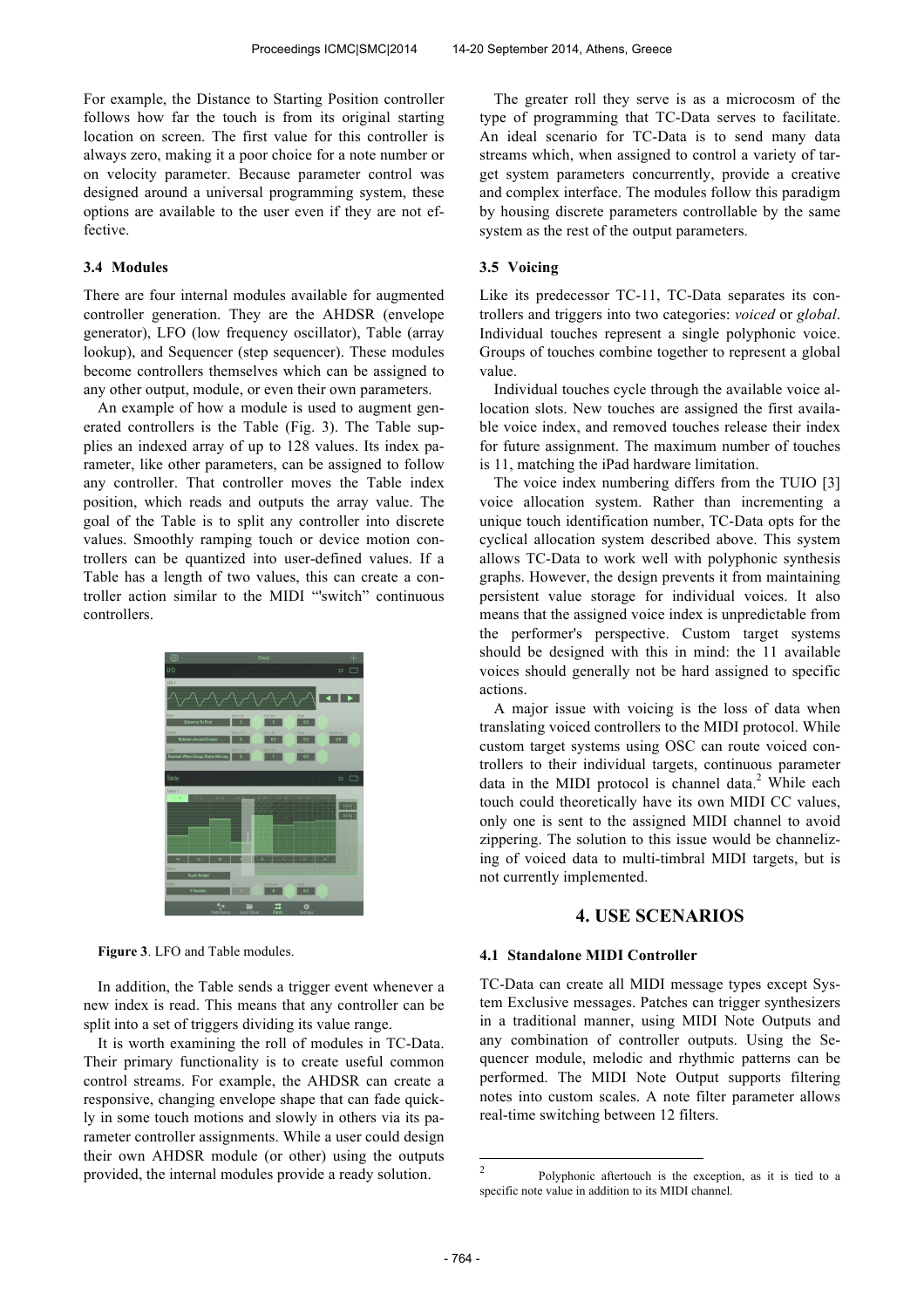#### **4.2 MIDI Controller Augmentation**

TC-Data makes little effort to replicate the design of a keyboard for note triggering. While grids can be placed on screen that read note values from a Table module, they cannot be considered a serious replacement for a physical keyboard.

It may be fruitful to use TC-Data in conjunction with a hardware keyboard MIDI controller (Fig. 4). The idea is to play to the strengths of each of interface. The keyboard controller is a tested, successful note creation interface. TC-Data could feed continuous controller, pitch bend, aftertouch, etc., to the same destination to provoke an augmented response.



**Figure 4**. TC-Data running on an iPad, connected to an external MIDI interface. The MIDI controller data can be merged with the keyboard output.

#### **4.3 Multimedia Performance Tool**

Sensor driven multimedia could be designed around TC-Data's output data streams. Generative video and animation could be played with the same gestures that drive a musical performance.

### **4.4 Touch and Motion Analysis**

Data streams could be stored and analyzed to extract performance information. Users interested in multi-touch techniques could find use in collecting touch information from the relational controllers, rather than simply from the coordinates.

Development of a notation system for multi-touch performance could benefit from data analysis of user performances to determine how accurately a notated phrase was executed. Rather than attempting to match raw coordinate data with expected results, more focused questions could be asked, like "Did the user open their hand wide enough?"

## **5. DISCUSSION**

#### **5.1 Tangible or Intangible?**

We can consider an interface as tangible if it has physical, manipulatable, representational, and spatially reconfigurable qualities [8]. An intangible interface consists of interacting with information represented by pixels on a display, or Graphic User Interface (GUI) [9]. At first glance, we could view TC-Data as intangible. Performance exists in the virtual space of the display, as reflected by the graphics drawn to inform the performer of the controllers used.

However, there are no interactions with on-screen artifacts. No virtual objects are manipulated, no buttons pressed, no information accessed and prodded. The visual display is not a gateway to interaction. It is redundant: a helpful tool for performative feedback, but not a required component.

Many of the relational controllers are generated through touch motions and relationships independent of their screen position. For example, the distance between two touches is independent of their position on the X/Y plane. If the edges of the screen could be extended infinitely, these controllers would be unaffected by the lack of a defined coordinate space. Practically this frees the performer from orienting themselves within the screen's bounds, allowing them to perform the instrument without looking at it. This quality is often found in tangible interfaces, and rarely in touch screen interfaces.

TC-Data allows the user to set the display (Fig. 1) to draw specific controllers. The user can also choose to have no controllers drawn on screen, effectively blanking the display. Performance tests have shown that once a user has explored a particular set of controllers in a patch they no longer need the visual feedback to perform effectively.

There are exceptions to the coordinate independence of relational controllers. Patches can divide the screen into discrete sections and grids. Like a picture of a piano keyboard, these grids can become an interactive visual artifact.

Is TC-Data tangible or intangible? It is a tangible interface, with optionally added intangible qualities. The iPad hardware is treated as a tangible object. By design the screen is touched from edge-to-edge, with the bare minimum of user navigation objects on the screen, and often without the requirement of a visual display. The iPad is physically moved in space to generate control data. The nature of the relational controllers and design of the performance interface strongly suggests it meets the standards of a tangible interface.

## **5.2 The Convoluted Control State**

Controller data streams in TC-Data exist in complex relationships with one another, often in flux. One way to view the complexity is to consider each controller an axis of performance. Like the X and Y axes of a 2D space, which can be simultaneously but separately traversed, many controllers can maintain independence from one another even when being manipulated by the same group of touches [1]. However, they can also be strongly linked to one another, in which case it is very difficult to manipulate one without affecting others.